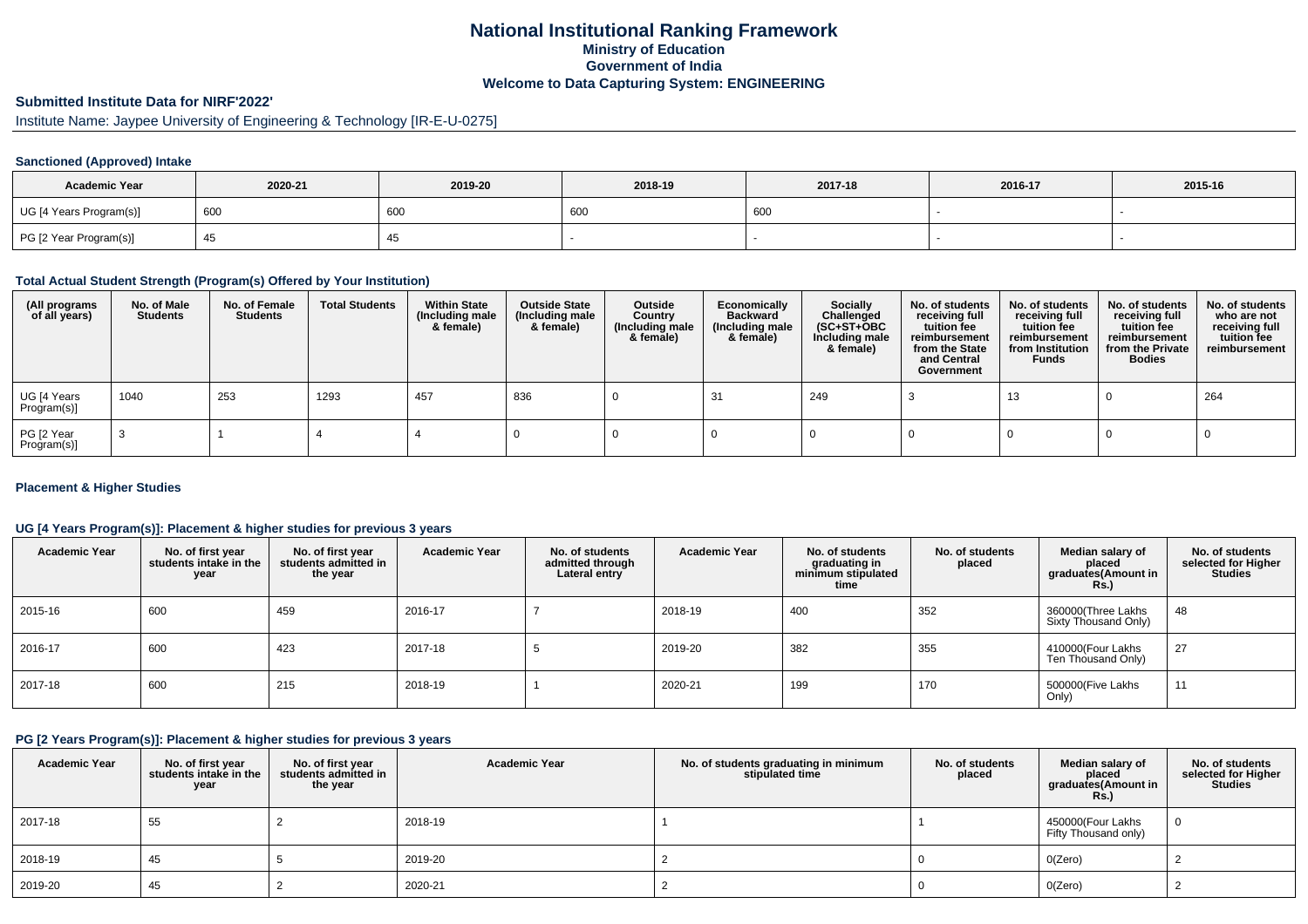#### **Ph.D Student Details**

| Ph.D (Student pursuing doctoral program till 2020-21 Students admitted in the academic year 2020-21 should not be entered here.) |         |                                                            |         |  |  |  |
|----------------------------------------------------------------------------------------------------------------------------------|---------|------------------------------------------------------------|---------|--|--|--|
| <b>Total Students</b>                                                                                                            |         |                                                            |         |  |  |  |
| Full Time                                                                                                                        |         | 40                                                         |         |  |  |  |
| Part Time                                                                                                                        |         | 10                                                         |         |  |  |  |
|                                                                                                                                  |         | No. of Ph.D students graduated (including Integrated Ph.D) |         |  |  |  |
|                                                                                                                                  | 2020-21 | 2019-20                                                    | 2018-19 |  |  |  |
| Full Time                                                                                                                        |         | 11                                                         | 13      |  |  |  |
| Part Time                                                                                                                        |         |                                                            |         |  |  |  |

# **Financial Resources: Utilised Amount for the Capital expenditure for previous 3 years**

| <b>Academic Year</b>                                                                                                                                                                      | 2020-21                                                                          | 2019-20                                                                                              | 2018-19                                                               |  |
|-------------------------------------------------------------------------------------------------------------------------------------------------------------------------------------------|----------------------------------------------------------------------------------|------------------------------------------------------------------------------------------------------|-----------------------------------------------------------------------|--|
|                                                                                                                                                                                           | <b>Utilised Amount</b>                                                           | <b>Utilised Amount</b>                                                                               | <b>Utilised Amount</b>                                                |  |
|                                                                                                                                                                                           |                                                                                  | Annual Capital Expenditure on Academic Activities and Resources (excluding expenditure on buildings) |                                                                       |  |
| Library (Books, Journals and e-Resources only)                                                                                                                                            | 3635988 (Thirty Six Lakh Thirty Five Thousand Nine Hundred<br>Eighty Eight Only) | 4418103 (Forty Four Lakh Eighteen Thousand One Hundred<br>Three Only)                                | 4170308 (Forty One Lakh Seventy Thousand Three Hundred<br>Eight Only) |  |
| New Equipment and software for Laboratories                                                                                                                                               | 2056930 (Twenty Lakh Fifty Six Thousand Nine Hundred Thirty<br>Only)             | 4324670 (Forty Three Lakh Twenty Four Thousand Six<br>Hundred Seventy Only)                          | 3957083 (Thirty Nine Lakh Fifty Seven Thousand Eighty Three<br>Only)  |  |
| <b>Engineering Workshops</b>                                                                                                                                                              | 82639 (Eighty Two Thousand Six Hundred Thirty Nine Only)                         | 336763 (Three Lakh Thirty Six Thousand Seven Hundred Sixty<br>Three Only)                            | 327911 (Three Lakh Twenty Seven Thousand Nine Hundred<br>Eleven Only) |  |
| Other expenditure on creation of Capital Assets (For setting up<br>classrooms, seminar hall, conference hall, library, Lab, Engg<br>workshops excluding expenditure on Land and Building) | 600483 (Six Lakh and Four Hundred Eighty Three Only)                             | 831504 (Eight Lakh Thirty One Thousand Five Hundred Four<br>Only)                                    | 792740 (Seven Lakh Ninety Two Thousand Seven Hundred<br>Forty Only)   |  |

# **Financial Resources: Utilised Amount for the Operational expenditure for previous 3 years**

| Academic Year                                                                                                                                                                                  | 2020-21                                                                                    | 2019-20                                                                                     | 2018-19                                                                     |  |  |  |  |  |  |
|------------------------------------------------------------------------------------------------------------------------------------------------------------------------------------------------|--------------------------------------------------------------------------------------------|---------------------------------------------------------------------------------------------|-----------------------------------------------------------------------------|--|--|--|--|--|--|
|                                                                                                                                                                                                | <b>Utilised Amount</b>                                                                     | <b>Utilised Amount</b>                                                                      | <b>Utilised Amount</b>                                                      |  |  |  |  |  |  |
| <b>Annual Operational Expenditure</b>                                                                                                                                                          |                                                                                            |                                                                                             |                                                                             |  |  |  |  |  |  |
| Salaries (Teaching and Non Teaching staff)                                                                                                                                                     | 150028608 (Fifteen Crore Twenty Eight Thousand Six Hundred<br>Eight Only)                  | 172505543 (Seventeen Crore Twenty Five Lakh Five<br>Thousand Five Hundred Forty Three Only) | 164602090 (Sixteen Crore Forty Six Lakh Two Thousand<br>Ninety Only)        |  |  |  |  |  |  |
| Maintenance of Academic Infrastructure or consumables and<br>other running expenditures(excluding maintenance of hostels<br>and allied services, rent of the building, depreciation cost, etc) | 46645363 (Four Crore Sixty Six Lakh Forty Five Thousand<br>Three Hundred Sixty Three Only) | 68498516 (Six Crore Eighty Four Lakh Ninety Eight Thousand<br>Five Hundred Sixteen Only)    | 81739051 (Eight Crore Seventeen Lakh Thirty Nine Thousand<br>Fifty One Only |  |  |  |  |  |  |
| Seminars/Conferences/Workshops                                                                                                                                                                 | 43466 (Forty Three Thousand Four Hundred Sixty Six Only)                                   | 459546 (Four Lakh Fifty Nine Thousand Five Hundred Forty<br>Six Only)                       | 451844 (Four Lakh Fifty One Thousand Eight Hundred Forty<br>Four Only)      |  |  |  |  |  |  |

**IPR**

| Calendar year            | 2020 | 2019 | 2018 |
|--------------------------|------|------|------|
| No. of Patents Published |      |      |      |
| No. of Patents Granted   |      |      |      |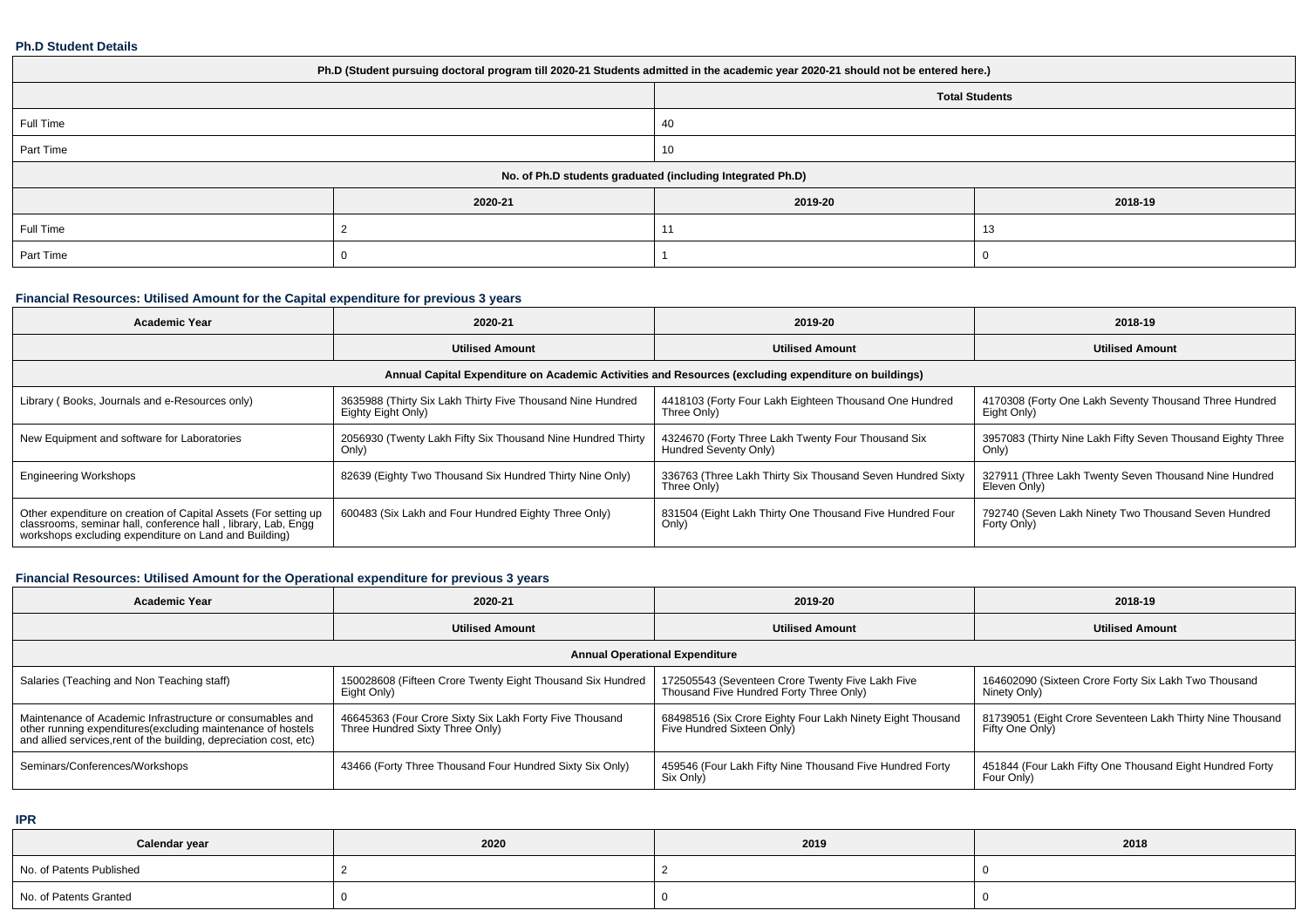### **Sponsored Research Details**

| <b>Financial Year</b><br>2020-21         |                              | 2019-20                                              | 2018-19                            |
|------------------------------------------|------------------------------|------------------------------------------------------|------------------------------------|
| Total no. of Sponsored Projects          |                              |                                                      |                                    |
| Total no. of Funding Agencies            |                              |                                                      |                                    |
| Total Amount Received (Amount in Rupees) | 150000                       | 402822                                               | 922000                             |
| Amount Received in Words                 | One Lakh Fifty Thousand Only | Four Lakh Two Thousand Eight Hundred Twenty Two Only | Nine Lakh Twenty Two Thousand Only |

### **Consultancy Project Details**

| <b>Financial Year</b>                    | 2020-21                                                   | 2019-20                                         | 2018-19                                             |
|------------------------------------------|-----------------------------------------------------------|-------------------------------------------------|-----------------------------------------------------|
| Total no. of Consultancy Projects        |                                                           |                                                 |                                                     |
| Total no. of Client Organizations        |                                                           |                                                 |                                                     |
| Total Amount Received (Amount in Rupees) | 313199                                                    | 209411                                          | 17877                                               |
| Amount Received in Words                 | Three Lakh Thirteen Thousand One Hundred Ninety Nine only | Two Lakh Nine Thousand Four Hundred Eleven Only | Seventeen Thousand Eight Hundred Seventy Seven Only |

### **PCS Facilities: Facilities of physically challenged students**

| 1. Do your institution buildings have Lifts/Ramps?                                                                                                         | Yes, more than 80% of the buildings |
|------------------------------------------------------------------------------------------------------------------------------------------------------------|-------------------------------------|
| 2. Do your institution have provision for walking aids, including wheelchairs and transportation from one building to another for<br>handicapped students? | Yes                                 |
| 3. Do your institution buildings have specially designed toilets for handicapped students?                                                                 | Yes, less than 40% of the buildings |

# **Faculty Details**

| Srno           | Name                                | Age | Designation                                         | Gender | Qualification | <b>Experience (In</b><br>Months) | <b>Currently working</b><br>with institution? | <b>Joining Date</b> | <b>Leaving Date</b>      | <b>Association type</b> |
|----------------|-------------------------------------|-----|-----------------------------------------------------|--------|---------------|----------------------------------|-----------------------------------------------|---------------------|--------------------------|-------------------------|
|                | RAJESH KUMAR<br>VISHWAKARMA         | 45  | <b>Assistant Professor</b>                          | Male   | Ph.D          | 212                              | Yes                                           | 08-08-2007          | $\overline{\phantom{a}}$ | Regular                 |
| $\overline{2}$ | <b>AMIT KUMAR</b><br>SRIVASTAVA     | 37  | <b>Assistant Professor</b>                          | Male   | Ph.D          | 167                              | Yes                                           | 02-07-2012          | $\overline{\phantom{a}}$ | Regular                 |
| 3              | YASHWANT<br><b>KUMAR MODI</b>       | 45  | Assistant Professor                                 | Male   | Ph.D          | 232                              | Yes                                           | 01-09-2009          | $\overline{\phantom{a}}$ | Regular                 |
| $\overline{4}$ | <b>JSPRAI</b>                       | 69  | Dean / Principal /<br>Director / Vice<br>Chancellor | Male   | Ph.D          | 540                              | Yes                                           | 17-11-2016          | $\overline{\phantom{m}}$ | Regular                 |
| 5              | SHEKHAR SINGH                       | 37  | <b>Assistant Professor</b>                          | Male   | Ph.D          | 180                              | Yes                                           | 02-08-2010          | $\overline{\phantom{a}}$ | Regular                 |
| 6              | SUBODH KUMAR<br>SINGHAL             | 40  | <b>Assistant Professor</b>                          | Male   | Ph.D          | 177                              | Yes                                           | 08-03-2007          | $\overline{\phantom{a}}$ | Regular                 |
| $\overline{7}$ | <b>RASHMI TYAGI</b>                 | 51  | Associate Professor                                 | Female | Ph.D          | 179                              | Yes                                           | 06-07-2006          | $\overline{\phantom{m}}$ | Regular                 |
| 8              | <b>ROHIT MISHRA</b>                 | 33  | <b>Assistant Professor</b>                          | Male   | M.Tech        | 106                              | Yes                                           | 16-01-2015          | $\overline{\phantom{m}}$ | Regular                 |
| 9              | <b>NEELESH KUMAR</b><br><b>JAIN</b> | 40  | <b>Assistant Professor</b>                          | Male   | Ph.D          | 214                              | Yes                                           | 06-07-2011          | $\overline{\phantom{m}}$ | Regular                 |
| 10             | <b>BHAGAT SINGH</b>                 | 44  | <b>Assistant Professor</b>                          | Male   | Ph.D          | 246                              | Yes                                           | 04-07-2013          | $\sim$                   | Regular                 |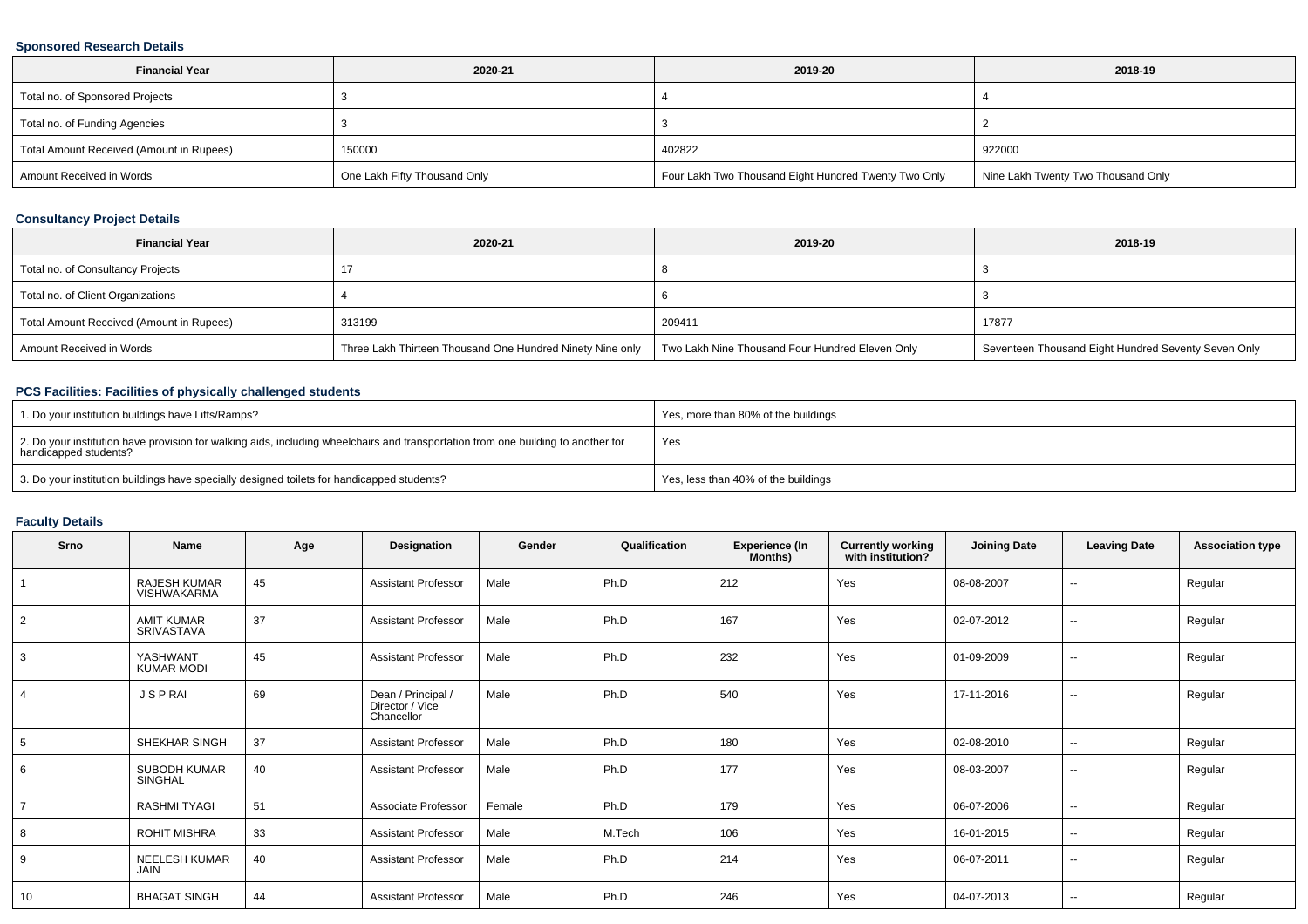| 11 | <b>BABITA TIWARI</b>                  | 43 | <b>Assistant Professor</b>                          | Female | M.Tech | 238            | Yes | 20-08-2007 | $\sim$                   | Regular |
|----|---------------------------------------|----|-----------------------------------------------------|--------|--------|----------------|-----|------------|--------------------------|---------|
| 12 | YOGESH IYER<br><b>MURTHY</b>          | 41 | <b>Assistant Professor</b>                          | Male   | Ph.D   | 214            | Yes | 03-08-2015 | Ξ.                       | Regular |
| 13 | NEERAJ JAIN                           | 44 | <b>Assistant Professor</b>                          | Male   | M.A    | 235            | Yes | 10-07-2010 | $\sim$                   | Regular |
| 14 | <b>RATNESH</b><br><b>LITORIYA</b>     | 38 | <b>Assistant Professor</b>                          | Male   | Ph.D   | 193            | No  | 05-08-2008 | 14-10-2021               | Regular |
| 15 | <b>RACHNA</b><br><b>CHATURVEDI</b>    | 47 | <b>Assistant Professor</b>                          | Female | Ph.D   | 258            | Yes | 01-07-2013 | $\sim$                   | Regular |
| 16 | RAVINDRA KUMAR<br><b>SINGH</b>        | 43 | <b>Assistant Professor</b>                          | Male   | Ph.D   | 187            | Yes | 07-07-2010 | $\sim$                   | Regular |
| 17 | <b>KAMINI BHASIN</b>                  | 38 | <b>Assistant Professor</b>                          | Female | Ph.D   | 180            | Yes | 12-03-2013 | $\overline{a}$           | Regular |
| 18 | <b>HARIKESH SINGH</b>                 | 39 | <b>Assistant Professor</b>                          | Male   | Ph.D   | 143            | No  | 16-08-2007 | 08-12-2018               | Regular |
| 19 | POONAM MANDRE                         | 27 | <b>Assistant Professor</b>                          | Female | M.Tech | $\overline{2}$ | No  | 09-07-2018 | 27-09-2018               | Regular |
| 20 | <b>DEEPAK SHARMA</b>                  | 40 | <b>Assistant Professor</b>                          | Male   | Ph.D   | 178            | Yes | 23-07-2007 |                          | Regular |
| 21 | KAUSHAL NARESH<br><b>GUPTA</b>        | 46 | <b>Assistant Professor</b>                          | Male   | Ph.D   | 222            | Yes | 25-08-2005 | ۰.                       | Regular |
| 22 | <b>MANOJ DUBEY</b>                    | 59 | <b>Assistant Professor</b>                          | Male   | M.E.   | 338            | Yes | 01-04-2015 | $\sim$                   | Regular |
| 23 | <b>RAVI KUMAR</b>                     | 41 | <b>Assistant Professor</b>                          | Male   | Ph.D   | 215            | Yes | 20-08-2005 | $\overline{\phantom{a}}$ | Regular |
| 24 | <b>AMIT KELOTRA</b>                   | 32 | <b>Assistant Professor</b>                          | Male   | M.Tech | 107            | No  | 04-01-2016 | 18-03-2021               | Regular |
| 25 | DHANANJAY R<br><b>MISHRA</b>          | 41 | <b>Assistant Professor</b>                          | Male   | Ph.D   | 202            | Yes | 04-07-2012 |                          | Regular |
| 26 | DIVYA JAIN                            | 41 | <b>Assistant Professor</b>                          | Female | Ph.D   | 149            | Yes | 13-01-2014 |                          | Regular |
| 27 | <b>SHISHIR KUMAR</b>                  | 48 | Dean / Principal /<br>Director / Vice<br>Chancellor | Male   | Ph.D   | 261            | No  | 28-07-2005 | 05-04-2021               | Regular |
| 28 | <b>SUMIT GANDHI</b>                   | 43 | Associate Professor                                 | Male   | Ph.D   | 181            | Yes | 03-07-2006 | $\overline{a}$           | Regular |
| 29 | <b>MANISH KUMAR</b><br><b>PATIDAR</b> | 41 | <b>Assistant Professor</b>                          | Male   | Ph.D   | 188            | Yes | 15-01-2007 | ۰.                       | Regular |
| 30 | PANKAJ GUPTA                          | 33 | <b>Assistant Professor</b>                          | Male   | M.Tech | 96             | Yes | 16-01-2015 | $\overline{\phantom{a}}$ | Regular |
| 31 | <b>SUBAS CHANDRA</b><br><b>DASH</b>   | 41 | <b>Assistant Professor</b>                          | Male   | Ph.D   | 115            | Yes | 02-01-2012 | $\sim$                   | Regular |
| 32 | NILESHKUMAR R<br>PATEL                | 40 | <b>Assistant Professor</b>                          | Male   | Ph.D   | 199            | Yes | 19-07-2010 | $\sim$                   | Regular |
| 33 | AMIYA KUMAR<br>SAHOO                  | 38 | <b>Assistant Professor</b>                          | Male   | M.Tech | 130            | Yes | 01-09-2011 | $\sim$                   | Regular |
| 34 | NEERAJ KUMAR<br>RATHORE               | 37 | <b>Assistant Professor</b>                          | Male   | Ph.D   | 165            | No  | 11-03-2010 | 09-10-2018               | Regular |
| 35 | <b>VIPIN KUMAR</b><br><b>TYAGI</b>    | 51 | Professor                                           | Male   | Ph.D   | 301            | Yes | 01-07-2011 | $\sim$                   | Regular |
| 36 | V S BABU                              | 48 | <b>Assistant Professor</b>                          | Male   | Ph.D   | 251            | Yes | 29-06-2006 | $\sim$                   | Regular |
| 37 | <b>RAJNEESH ATRE</b>                  | 45 | <b>Assistant Professor</b>                          | Male   | Ph.D   | 185            | Yes | 02-01-2007 | $\sim$                   | Regular |
| 38 | SHEFALI SHARMA                        | 44 | <b>Assistant Professor</b>                          | Female | Ph.D   | 230            | Yes | 01-07-2009 | $\sim$                   | Regular |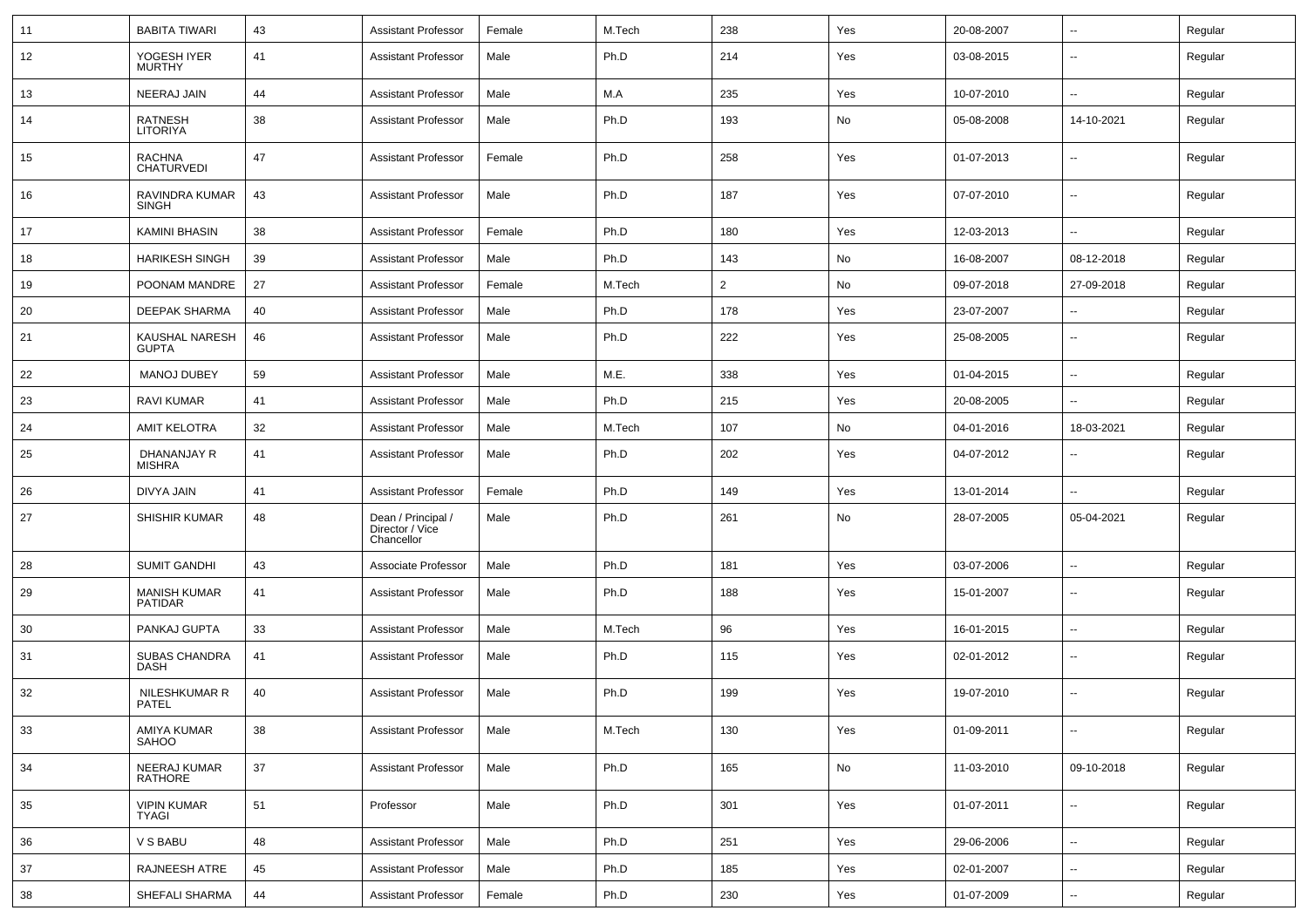| 39 | <b>SUNIL KUMAR</b><br><b>SRIVASTAVA</b> | 45     | <b>Assistant Professor</b> | Male   | Ph.D   | 194 | Yes | 02-07-2008 | --                       | Regular             |
|----|-----------------------------------------|--------|----------------------------|--------|--------|-----|-----|------------|--------------------------|---------------------|
| 40 | PRAMOD KUMAR<br><b>MISHRA</b>           | 70     | Professor                  | Male   | Ph.D   | 484 | No  | 01-07-2019 | 03-01-2020               | Adhoc / Contractual |
| 41 | PARTHA SARATHY<br><b>BANERJEE</b>       | 40     | <b>Assistant Professor</b> | Male   | M.Tech | 195 | Yes | 04-09-2006 | --                       | Regular             |
| 42 | ABHISHEK VERMA                          | 33     | <b>Assistant Professor</b> | Male   | M.Tech | 117 | Yes | 05-01-2015 | $\overline{\phantom{a}}$ | Regular             |
| 43 | SANDEEP ARYA                            | 38     | <b>Assistant Professor</b> | Male   | Ph.D   | 145 | Yes | 26-06-2009 | --                       | Regular             |
| 44 | RISHIKA CHAUHAN                         | 33     | <b>Assistant Professor</b> | Female | M.Tech | 121 | Yes | 08-07-2011 | --                       | Regular             |
| 45 | SAMAIYA NITIN<br><b>KUMAR</b>           | 44     | Associate Professor        | Male   | Ph.D   | 189 | Yes | 01-06-2006 | $\overline{\phantom{a}}$ | Regular             |
| 46 | <b>GAURAV SAXENA</b>                    | 40     | <b>Assistant Professor</b> | Male   | M.Tech | 201 | Yes | 10-07-2008 | $\overline{a}$           | Regular             |
| 47 | RAHUL PACHAURI                          | 46     | <b>Assistant Professor</b> | Male   | Ph.D   | 262 | Yes | 15-01-2007 | --                       | Regular             |
| 48 | PRAMOD KUMAR<br><b>SINGH</b>            | 64     | Professor                  | Male   | Ph.D   | 460 | Yes | 22-01-2008 | $\overline{\phantom{a}}$ | Regular             |
| 49 | <b>KEDARI LAL</b><br><b>DHAKER</b>      | 37     | <b>Assistant Professor</b> | Male   | Ph.D   | 155 | Yes | 09-07-2013 | $\overline{\phantom{a}}$ | Regular             |
| 50 | <b>JITENDRA</b><br>RAGHUWANSHI          | 39     | <b>Assistant Professor</b> | Male   | Ph.D   | 177 | Yes | 01-07-2013 | $\overline{\phantom{a}}$ | Regular             |
| 51 | <b>BALI RAM GUPTA</b>                   | 40     | <b>Assistant Professor</b> | Male   | Ph.D   | 186 | Yes | 30-06-2010 | $\overline{\phantom{a}}$ | Regular             |
| 52 | <b>JITENDRA</b><br><b>KANUNGO</b>       | 43     | <b>Assistant Professor</b> | Male   | Ph.D   | 200 | Yes | 01-07-2013 | ⊷.                       | Regular             |
| 53 | PANKAJ DUMKA                            | 35     | <b>Assistant Professor</b> | Male   | M.Tech | 121 | Yes | 08-07-2011 | ⊷.                       | Regular             |
| 54 | <b>DINESH KUMAR</b><br><b>VERMA</b>     | 40     | <b>Assistant Professor</b> | Male   | Ph.D   | 179 | Yes | 08-03-2007 | --                       | Regular             |
| 55 | SHRINARAYAN<br>YADAV                    | 33     | <b>Assistant Professor</b> | Male   | M.Tech | 82  | Yes | 31-07-2015 | --                       | Regular             |
| 56 | <b>ABHISHEK</b><br><b>SHUKLA</b>        | 39     | <b>Assistant Professor</b> | Male   | Ph.D   | 203 | Yes | 26-08-2009 | ⊷.                       | Regular             |
| 57 | <b>AMIT RATHI</b>                       | 42     | <b>Assistant Professor</b> | Male   | Ph.D   | 214 | Yes | 08-07-2006 | --                       | Regular             |
| 58 | SANTOSH M<br><b>BOBADE</b>              | 48     | <b>Assistant Professor</b> | Male   | Ph.D   | 161 | Yes | 09-08-2011 | --                       | Regular             |
| 59 | NARENDRA SINGH                          | 44     | Associate Professor        | Male   | Ph.D   | 204 | Yes | 13-08-2004 | $\overline{\phantom{a}}$ | Regular             |
| 60 | KUNJ BIHARI<br>MEENA                    | $33\,$ | Assistant Professor        | Male   | M.Tech | 97  | Yes | 02-07-2013 | $- -$                    | Regular             |
| 61 | <b>AMIT SHARMA</b>                      | 40     | <b>Assistant Professor</b> | Male   | Ph.D   | 148 | Yes | 04-07-2013 | н.                       | Regular             |
| 62 | AJAY KUMAR                              | 43     | <b>Assistant Professor</b> | Male   | Ph.D   | 199 | Yes | 16-01-2006 | н.                       | Regular             |
| 63 | <b>VIKRAM SINGH</b><br><b>CHOUHAN</b>   | 40     | <b>Assistant Professor</b> | Male   | Ph.D   | 192 | Yes | 01-08-2007 | н.                       | Regular             |
| 64 | <b>MAHESH KUMAR</b>                     | 45     | Associate Professor        | Male   | Ph.D   | 227 | Yes | 04-07-2008 | $\overline{\phantom{a}}$ | Regular             |
| 65 | DHARMENDRA<br><b>KUMAR SHUKLA</b>       | 43     | <b>Assistant Professor</b> | Male   | Ph.D   | 190 | Yes | 22-08-2005 | н.                       | Regular             |